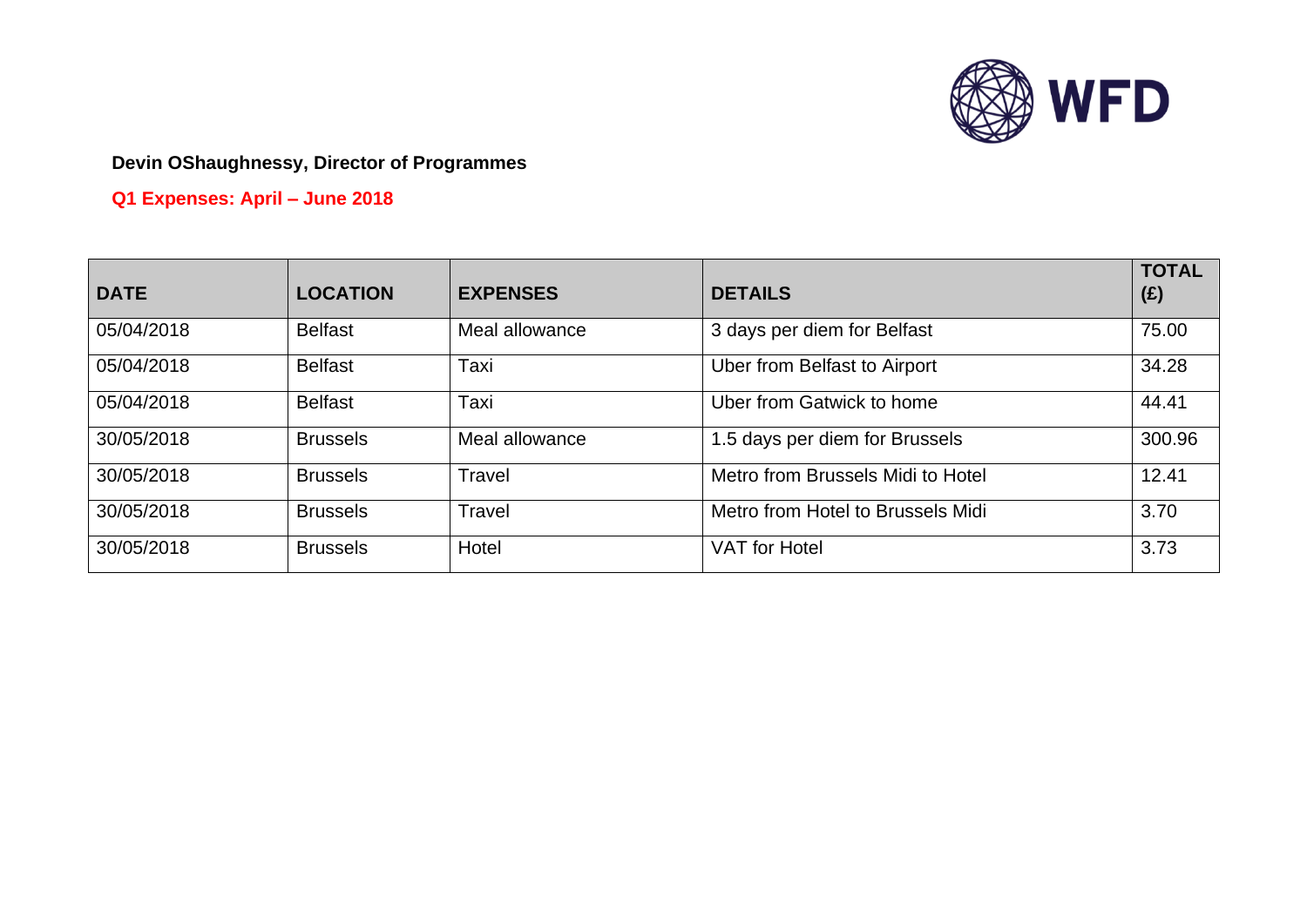

# **Q2 Expenses: July – September 2018**

|             |                |                 |                                       | <b>TOTAL</b> |
|-------------|----------------|-----------------|---------------------------------------|--------------|
| <b>DATE</b> | <b>Country</b> | <b>EXPENSES</b> | <b>DETAILS</b>                        | (E)          |
| 09/07/2018  | Malaysia       | Meal allowance  | 3.6 days per diem in KL Malaysia CP4D | 313.52       |
| 09/07/2018  | Malaysia       | Travel          | Taxi from Bangkok airport to hotel    | 9.60         |
| 09/07/2018  | Malaysia       | Travel          | Taxi from KL Airport to KL            | 16.02        |
| 26/07/2018  | Malaysia       | Laundry         | Laundry Malaysia                      | 37.99        |
| 26/07/2018  | Malaysia       | Travel          | Uber from Airport to home             | 51.35        |
| 26/07/2018  | Malaysia       | Phone           | Phone charges in Malaysia             | 16.64        |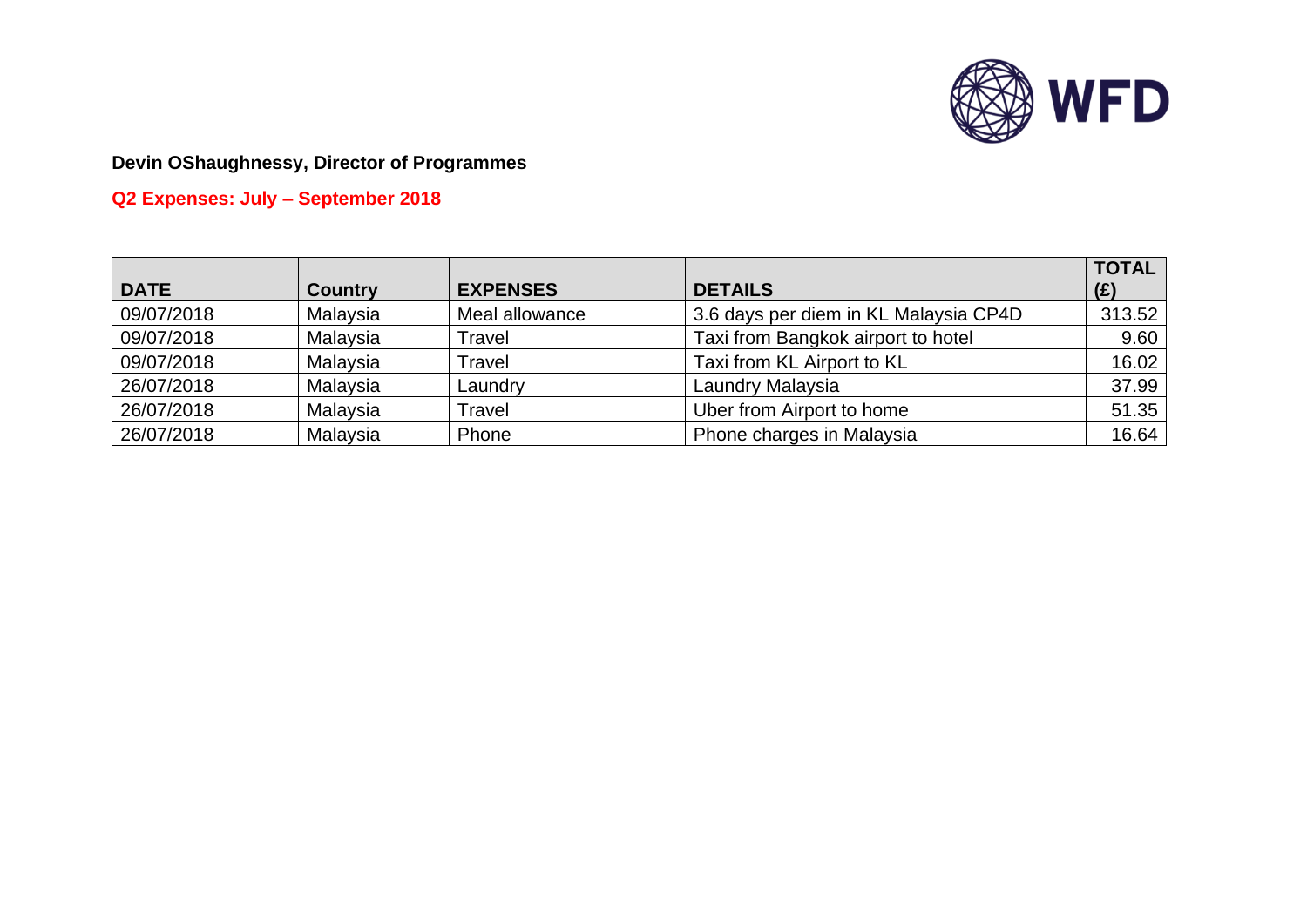

# **Q3 Expenses: October – December 2018**

| <b>DATE</b> | <b>LOCATION</b> | <b>EXPENSES</b>        | <b>DETAILS</b>                                                  | <b>TOTAL</b><br>(£) |
|-------------|-----------------|------------------------|-----------------------------------------------------------------|---------------------|
| 31/10/2018  | Kazakhstan      | <b>Meal allowances</b> | Dinner at airport on outward journey                            | 19.75               |
| 31/10/2018  | Kazakhstan      | Hotel                  | Early check in at hotel KZT31000.00 @ RATE<br>487.106           | 63.64               |
| 31/10/2018  | Kazakhstan      | Travel                 | Taxi to meeting KZT2600.00 @ RATE 487.106,<br>Dinner at airport | 73.83               |
| 08/10/2018  | Washington      | Meal allowances        | 5.5 days of per diem in Washington DC USA                       | 377.44              |
| 08/10/2018  | Washington      | Travel                 | Uber from Hotel to event venue                                  | 17.91               |
| 08/10/2018  | Washington      | Travel                 | Uber from Heathrow to Home                                      | 45.31               |
| 17/10/2018  | Mexico          | Meal allowances        | Per diem in Mexico City for embassy meetings                    | 150.06              |
| 17/10/2018  | Mexico          | Travel                 | Uber from Heathrow to Home                                      | 58.28               |
| 25/10/2018  | <b>Brussels</b> | <b>Meal allowances</b> | 2 days in Brussels for EPD meeting                              | 135.28              |
| 25/10/2018  | <b>Brussels</b> | Travel                 | Metro from Midi to Hotel                                        | 3.74                |
|             |                 |                        | Pre diem in Ottawa for embassy/partner                          |                     |
| 05/11/2018  | Canada          | Meal allowances        | meetings                                                        | 276.12              |
| 06/11/2018  | Canada          | Travel                 | Uber to Canadian Embassy in Mexico                              | 3.87                |